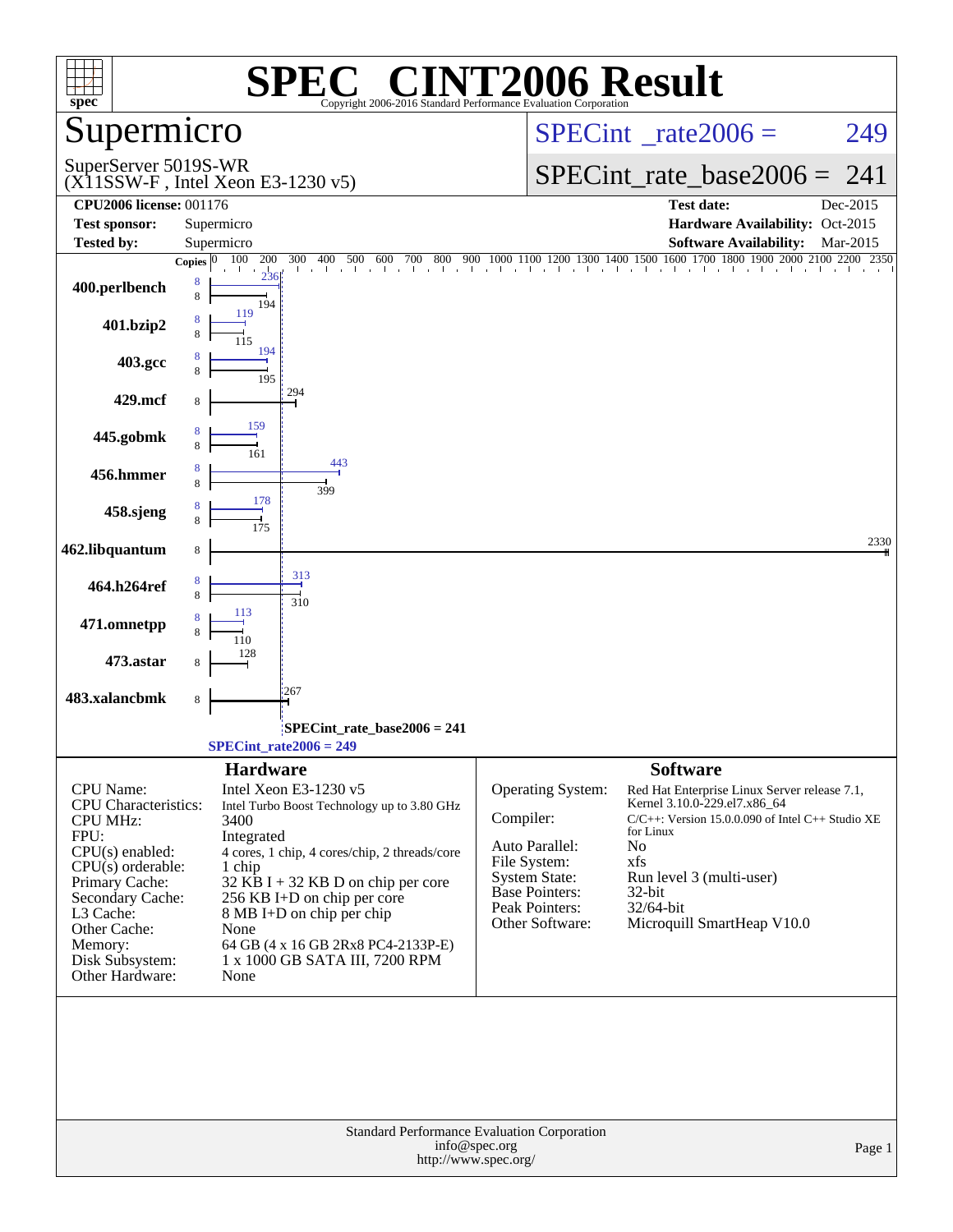

# Supermicro

#### SuperServer 5019S-WR

(X11SSW-F , Intel Xeon E3-1230 v5)

SPECint rate $2006 = 249$ 

## [SPECint\\_rate\\_base2006 =](http://www.spec.org/auto/cpu2006/Docs/result-fields.html#SPECintratebase2006) 241

**[CPU2006 license:](http://www.spec.org/auto/cpu2006/Docs/result-fields.html#CPU2006license)** 001176 **[Test date:](http://www.spec.org/auto/cpu2006/Docs/result-fields.html#Testdate)** Dec-2015 **[Test sponsor:](http://www.spec.org/auto/cpu2006/Docs/result-fields.html#Testsponsor)** Supermicro Supermicro **[Hardware Availability:](http://www.spec.org/auto/cpu2006/Docs/result-fields.html#HardwareAvailability)** Oct-2015 **[Tested by:](http://www.spec.org/auto/cpu2006/Docs/result-fields.html#Testedby)** Supermicro **Supermicro [Software Availability:](http://www.spec.org/auto/cpu2006/Docs/result-fields.html#SoftwareAvailability)** Mar-2015

#### **[Results Table](http://www.spec.org/auto/cpu2006/Docs/result-fields.html#ResultsTable)**

|                    | <b>Base</b>   |                |       |                                                                                                          |                 |                |                  | <b>Peak</b>   |                |              |                |              |                |              |
|--------------------|---------------|----------------|-------|----------------------------------------------------------------------------------------------------------|-----------------|----------------|------------------|---------------|----------------|--------------|----------------|--------------|----------------|--------------|
| <b>Benchmark</b>   | <b>Copies</b> | <b>Seconds</b> | Ratio | <b>Seconds</b>                                                                                           | Ratio           | <b>Seconds</b> | Ratio            | <b>Copies</b> | <b>Seconds</b> | <b>Ratio</b> | <b>Seconds</b> | <b>Ratio</b> | <b>Seconds</b> | <b>Ratio</b> |
| 400.perlbench      |               | 403            | 194   | 402                                                                                                      | 194             | 402            | 194I             | 8             | 331            | 236          | 331            | 236          | 331            | 236          |
| 401.bzip2          |               | 671            | 115   | 670                                                                                                      | 115             | 670            | <u>115</u>       | 8             | 652            | 118          | 649            | 119          | 651            | <u>119</u>   |
| $403.\mathrm{gcc}$ |               | 329            | 195   | 331                                                                                                      | 195             | 331            | <b>195</b>       | 8             | 334            | 193          | 329            | 196          | 331            | <u>194</u>   |
| $429$ .mcf         |               | 248            | 295   | 248                                                                                                      | 294             | 249            | 293              | 8             | 248            | 295          | 248            | 294          | 249            | 293          |
| $445$ .gobm $k$    |               | 523            | 161   | 522                                                                                                      | 161             | 522            | 161              | 8             | 528            | 159          | 528            | 159          | 528            | 159          |
| 456.hmmer          |               | 188            | 398   | 187                                                                                                      | 399             | 187            | 399 <sub>l</sub> | 8             | 169            | 443          | 168            | 443          | 168            | 444          |
| $458$ .sjeng       | 8             | 554            | 175   | 554                                                                                                      | 175             | 553            | 175              | 8             | 544            | 178          | 543            | 178          | 544            | <u>178</u>   |
| 462.libquantum     |               | 71.2           | 2330  | 71.0                                                                                                     | 2340            | 71.4           | 2320             | 8             | 71.2           | 2330         | 71.0           | 2340         | 71.4           | 2320         |
| 464.h264ref        |               | 573            | 309   | 572                                                                                                      | 31 <sub>0</sub> | 572            | <b>310</b>       | 8             | 563            | 314          | 565            | <u>313</u>   | 565            | 313          |
| 471.omnetpp        |               | 452            | 111   | 454                                                                                                      | 110             | 453            | <b>110</b>       | 8             | 442            | 113          | 440            | 114          | 442            | <u>113</u>   |
| $473$ . astar      |               | 439            | 128   | 439                                                                                                      | 128             | 439            | <b>128</b>       | 8             | 439            | 128          | 439            | 128          | 439            | 128          |
| 483.xalancbmk      | 8             | 207            | 267   | 205                                                                                                      | 269             | 207            | 267              | 8             | 207            | 267          | 205            | 269          | 207            | 267          |
|                    |               |                |       | Results appear in the order in which they were run. Bold underlined text indicates a median measurement. |                 |                |                  |               |                |              |                |              |                |              |

#### **[Submit Notes](http://www.spec.org/auto/cpu2006/Docs/result-fields.html#SubmitNotes)**

 The taskset mechanism was used to bind copies to processors. The config file option 'submit' was used to generate taskset commands to bind each copy to a specific processor. For details, please see the config file.

### **[Operating System Notes](http://www.spec.org/auto/cpu2006/Docs/result-fields.html#OperatingSystemNotes)**

Stack size set to unlimited using "ulimit -s unlimited"

#### **[Platform Notes](http://www.spec.org/auto/cpu2006/Docs/result-fields.html#PlatformNotes)**

 Sysinfo program /home/cpu2006/config/sysinfo.rev6914 \$Rev: 6914 \$ \$Date:: 2014-06-25 #\$ e3fbb8667b5a285932ceab81e28219e1 running on localhost.localdomain Sat Dec 12 03:12:30 2015 This section contains SUT (System Under Test) info as seen by some common utilities. To remove or add to this section, see: <http://www.spec.org/cpu2006/Docs/config.html#sysinfo> From /proc/cpuinfo model name : Intel(R) Xeon(R) CPU E3-1230 v5 @ 3.40GHz 1 "physical id"s (chips) 8 "processors" cores, siblings (Caution: counting these is hw and system dependent. The following excerpts from /proc/cpuinfo might not be reliable. Use with caution.) cpu cores : 4 siblings : 8 Continued on next page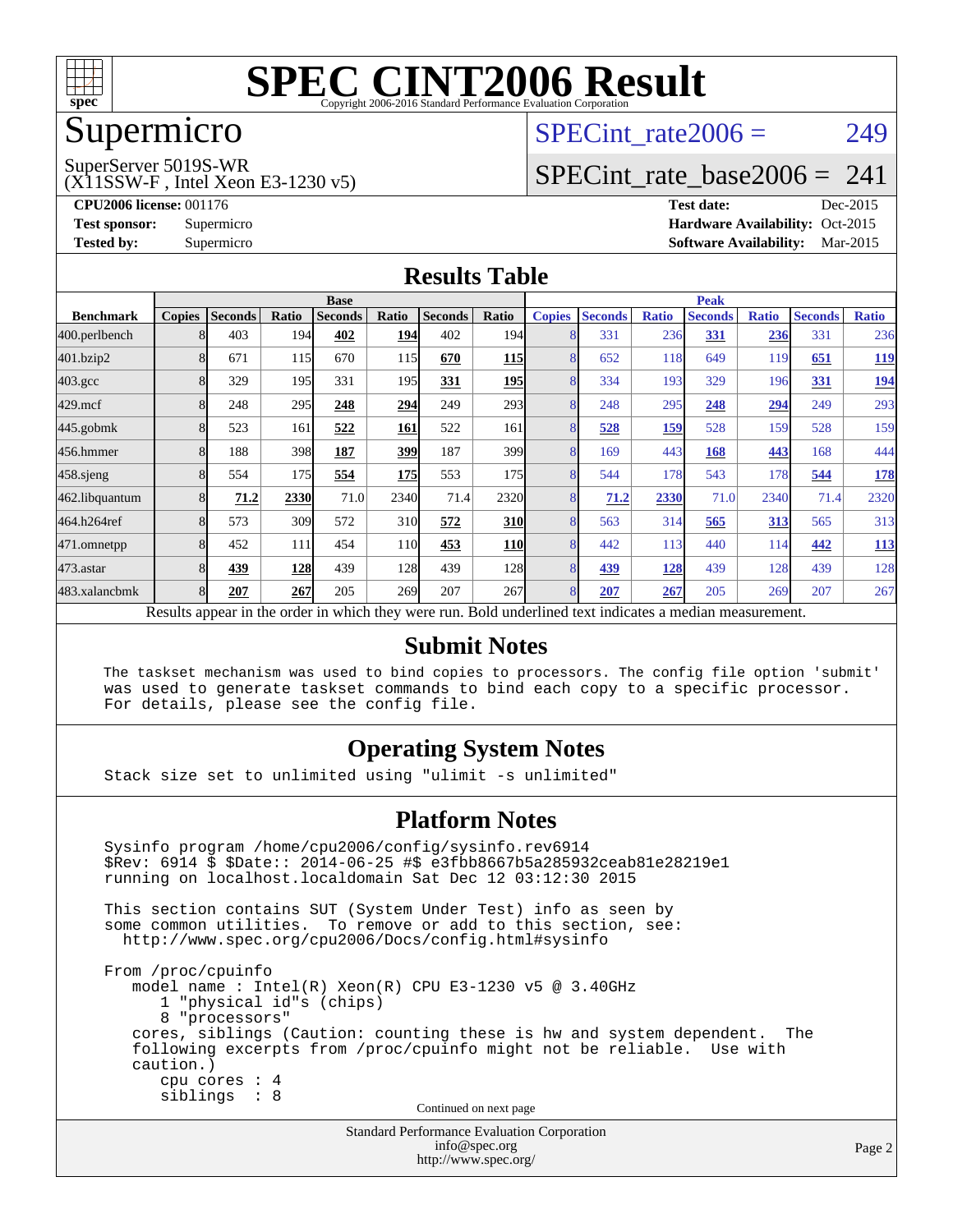

## Supermicro

 $SPECint rate2006 = 249$ 

(X11SSW-F , Intel Xeon E3-1230 v5) SuperServer 5019S-WR

[SPECint\\_rate\\_base2006 =](http://www.spec.org/auto/cpu2006/Docs/result-fields.html#SPECintratebase2006)  $241$ 

**[CPU2006 license:](http://www.spec.org/auto/cpu2006/Docs/result-fields.html#CPU2006license)** 001176 **[Test date:](http://www.spec.org/auto/cpu2006/Docs/result-fields.html#Testdate)** Dec-2015 **[Test sponsor:](http://www.spec.org/auto/cpu2006/Docs/result-fields.html#Testsponsor)** Supermicro Supermicro **[Hardware Availability:](http://www.spec.org/auto/cpu2006/Docs/result-fields.html#HardwareAvailability)** Oct-2015 **[Tested by:](http://www.spec.org/auto/cpu2006/Docs/result-fields.html#Testedby)** Supermicro **Supermicro [Software Availability:](http://www.spec.org/auto/cpu2006/Docs/result-fields.html#SoftwareAvailability)** Mar-2015

#### **[Platform Notes \(Continued\)](http://www.spec.org/auto/cpu2006/Docs/result-fields.html#PlatformNotes)**

 physical 0: cores 0 1 2 3 cache size : 8192 KB

 From /proc/meminfo MemTotal: 65755200 kB HugePages\_Total: 0 Hugepagesize: 2048 kB

 From /etc/\*release\* /etc/\*version\* os-release: NAME="Red Hat Enterprise Linux Server" VERSION="7.1 (Maipo)"

 ID="rhel" ID\_LIKE="fedora" VERSION\_ID="7.1" PRETTY\_NAME="Red Hat Enterprise Linux Server 7.1 (Maipo)" ANSI\_COLOR="0;31" CPE\_NAME="cpe:/o:redhat:enterprise\_linux:7.1:GA:server"

 redhat-release: Red Hat Enterprise Linux Server release 7.1 (Maipo) system-release: Red Hat Enterprise Linux Server release 7.1 (Maipo) system-release-cpe: cpe:/o:redhat:enterprise\_linux:7.1:ga:server

uname -a:

 Linux localhost.localdomain 3.10.0-229.el7.x86\_64 #1 SMP Thu Jan 29 18:37:38 EST 2015 x86 64 x86 64 x86 64 GNU/Linux

run-level 3 Dec 11 20:07

 SPEC is set to: /home/cpu2006 Filesystem Type Size Used Avail Use% Mounted on /dev/mapper/rhel-home xfs 865G 169G 697G 20% /home Additional information from dmidecode:

 Warning: Use caution when you interpret this section. The 'dmidecode' program reads system data which is "intended to allow hardware to be accurately determined", but the intent may not be met, as there are frequent changes to hardware, firmware, and the "DMTF SMBIOS" standard.

 BIOS American Megatrends Inc. 1.0 11/03/2015 Memory: 4x Samsung M391A2K43BB1-CPB 16 GB 2 rank 2133 MHz

(End of data from sysinfo program)

#### **[General Notes](http://www.spec.org/auto/cpu2006/Docs/result-fields.html#GeneralNotes)**

Environment variables set by runspec before the start of the run: LD\_LIBRARY\_PATH = "/home/cpu2006/libs/32:/home/cpu2006/libs/64:/home/cpu2006/sh"

 Binaries compiled on a system with 1x Core i5-4670K CPU + 16GB memory using RedHat EL 7.0

Continued on next page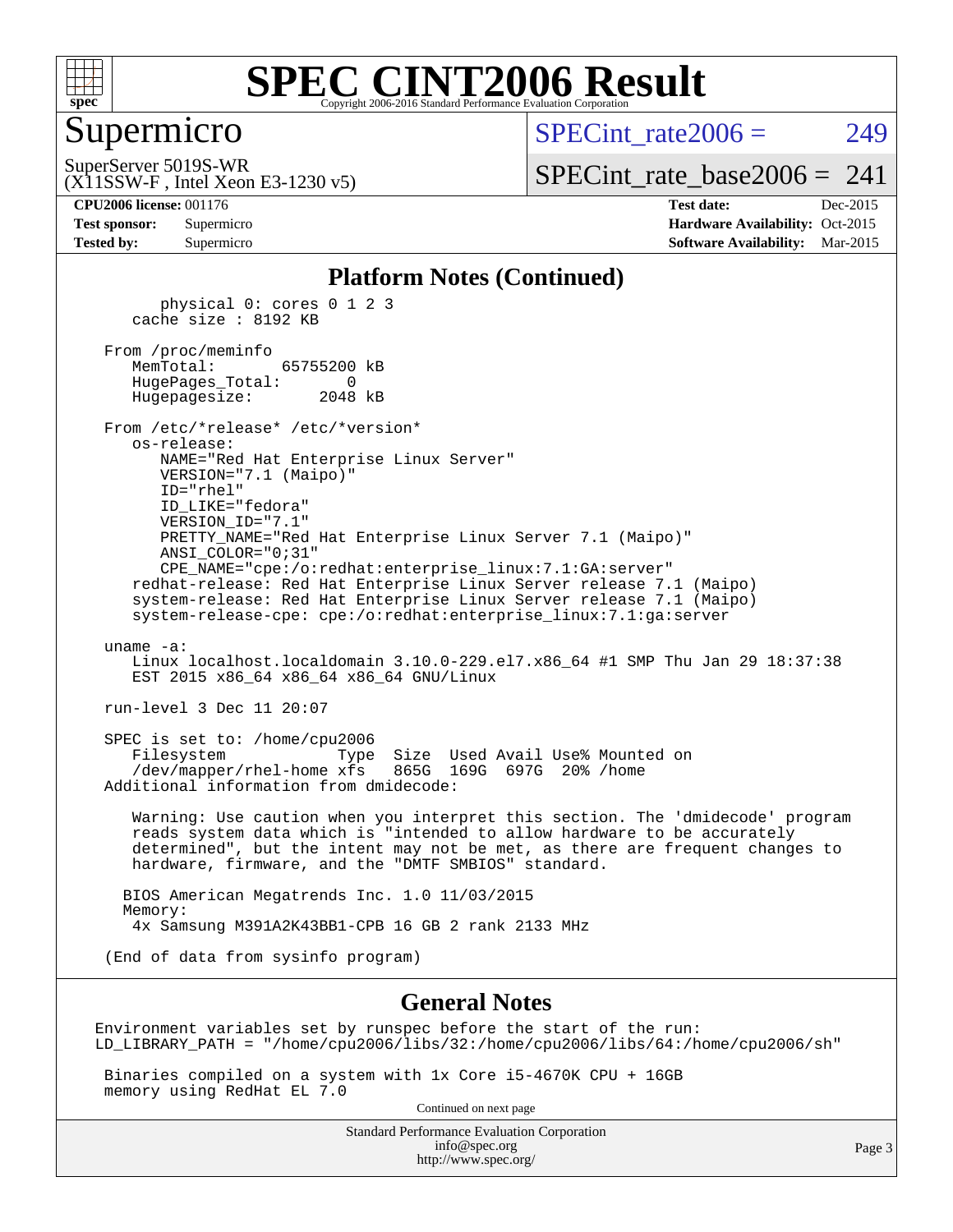

## Supermicro

SPECint rate $2006 = 249$ 

(X11SSW-F , Intel Xeon E3-1230 v5) SuperServer 5019S-WR

SPECint rate base2006 =  $241$ 

**[CPU2006 license:](http://www.spec.org/auto/cpu2006/Docs/result-fields.html#CPU2006license)** 001176 **[Test date:](http://www.spec.org/auto/cpu2006/Docs/result-fields.html#Testdate)** Dec-2015 **[Test sponsor:](http://www.spec.org/auto/cpu2006/Docs/result-fields.html#Testsponsor)** Supermicro Supermicro **[Hardware Availability:](http://www.spec.org/auto/cpu2006/Docs/result-fields.html#HardwareAvailability)** Oct-2015 **[Tested by:](http://www.spec.org/auto/cpu2006/Docs/result-fields.html#Testedby)** Supermicro **Supermicro [Software Availability:](http://www.spec.org/auto/cpu2006/Docs/result-fields.html#SoftwareAvailability)** Mar-2015

#### **[General Notes \(Continued\)](http://www.spec.org/auto/cpu2006/Docs/result-fields.html#GeneralNotes)**

 Transparent Huge Pages enabled with: echo always > /sys/kernel/mm/transparent\_hugepage/enabled

# **[Base Compiler Invocation](http://www.spec.org/auto/cpu2006/Docs/result-fields.html#BaseCompilerInvocation)**

[C benchmarks](http://www.spec.org/auto/cpu2006/Docs/result-fields.html#Cbenchmarks):

[icc -m32 -L/opt/intel/composer\\_xe\\_2015/lib/ia32](http://www.spec.org/cpu2006/results/res2016q1/cpu2006-20151217-38472.flags.html#user_CCbase_intel_icc_011b86df29f8c679b747245588698a4d)

[C++ benchmarks:](http://www.spec.org/auto/cpu2006/Docs/result-fields.html#CXXbenchmarks)

[icpc -m32 -L/opt/intel/composer\\_xe\\_2015/lib/ia32](http://www.spec.org/cpu2006/results/res2016q1/cpu2006-20151217-38472.flags.html#user_CXXbase_intel_icpc_c2c99686a1a582c3e0de0b4806b02cea)

## **[Base Portability Flags](http://www.spec.org/auto/cpu2006/Docs/result-fields.html#BasePortabilityFlags)**

 400.perlbench: [-DSPEC\\_CPU\\_LINUX\\_IA32](http://www.spec.org/cpu2006/results/res2016q1/cpu2006-20151217-38472.flags.html#b400.perlbench_baseCPORTABILITY_DSPEC_CPU_LINUX_IA32) 462.libquantum: [-DSPEC\\_CPU\\_LINUX](http://www.spec.org/cpu2006/results/res2016q1/cpu2006-20151217-38472.flags.html#b462.libquantum_baseCPORTABILITY_DSPEC_CPU_LINUX) 483.xalancbmk: [-DSPEC\\_CPU\\_LINUX](http://www.spec.org/cpu2006/results/res2016q1/cpu2006-20151217-38472.flags.html#b483.xalancbmk_baseCXXPORTABILITY_DSPEC_CPU_LINUX)

# **[Base Optimization Flags](http://www.spec.org/auto/cpu2006/Docs/result-fields.html#BaseOptimizationFlags)**

[C benchmarks](http://www.spec.org/auto/cpu2006/Docs/result-fields.html#Cbenchmarks):

[-xCORE-AVX2](http://www.spec.org/cpu2006/results/res2016q1/cpu2006-20151217-38472.flags.html#user_CCbase_f-xAVX2_5f5fc0cbe2c9f62c816d3e45806c70d7) [-ipo](http://www.spec.org/cpu2006/results/res2016q1/cpu2006-20151217-38472.flags.html#user_CCbase_f-ipo) [-O3](http://www.spec.org/cpu2006/results/res2016q1/cpu2006-20151217-38472.flags.html#user_CCbase_f-O3) [-no-prec-div](http://www.spec.org/cpu2006/results/res2016q1/cpu2006-20151217-38472.flags.html#user_CCbase_f-no-prec-div) [-opt-prefetch](http://www.spec.org/cpu2006/results/res2016q1/cpu2006-20151217-38472.flags.html#user_CCbase_f-opt-prefetch) [-opt-mem-layout-trans=3](http://www.spec.org/cpu2006/results/res2016q1/cpu2006-20151217-38472.flags.html#user_CCbase_f-opt-mem-layout-trans_a7b82ad4bd7abf52556d4961a2ae94d5)

[C++ benchmarks:](http://www.spec.org/auto/cpu2006/Docs/result-fields.html#CXXbenchmarks)

[-xCORE-AVX2](http://www.spec.org/cpu2006/results/res2016q1/cpu2006-20151217-38472.flags.html#user_CXXbase_f-xAVX2_5f5fc0cbe2c9f62c816d3e45806c70d7) [-ipo](http://www.spec.org/cpu2006/results/res2016q1/cpu2006-20151217-38472.flags.html#user_CXXbase_f-ipo) [-O3](http://www.spec.org/cpu2006/results/res2016q1/cpu2006-20151217-38472.flags.html#user_CXXbase_f-O3) [-no-prec-div](http://www.spec.org/cpu2006/results/res2016q1/cpu2006-20151217-38472.flags.html#user_CXXbase_f-no-prec-div) [-opt-prefetch](http://www.spec.org/cpu2006/results/res2016q1/cpu2006-20151217-38472.flags.html#user_CXXbase_f-opt-prefetch) [-opt-mem-layout-trans=3](http://www.spec.org/cpu2006/results/res2016q1/cpu2006-20151217-38472.flags.html#user_CXXbase_f-opt-mem-layout-trans_a7b82ad4bd7abf52556d4961a2ae94d5) [-Wl,-z,muldefs](http://www.spec.org/cpu2006/results/res2016q1/cpu2006-20151217-38472.flags.html#user_CXXbase_link_force_multiple1_74079c344b956b9658436fd1b6dd3a8a) [-L/sh -lsmartheap](http://www.spec.org/cpu2006/results/res2016q1/cpu2006-20151217-38472.flags.html#user_CXXbase_SmartHeap_32f6c82aa1ed9c52345d30cf6e4a0499)

### **[Base Other Flags](http://www.spec.org/auto/cpu2006/Docs/result-fields.html#BaseOtherFlags)**

[C benchmarks](http://www.spec.org/auto/cpu2006/Docs/result-fields.html#Cbenchmarks):

403.gcc: [-Dalloca=\\_alloca](http://www.spec.org/cpu2006/results/res2016q1/cpu2006-20151217-38472.flags.html#b403.gcc_baseEXTRA_CFLAGS_Dalloca_be3056838c12de2578596ca5467af7f3)

## **[Peak Compiler Invocation](http://www.spec.org/auto/cpu2006/Docs/result-fields.html#PeakCompilerInvocation)**

[C benchmarks \(except as noted below\)](http://www.spec.org/auto/cpu2006/Docs/result-fields.html#Cbenchmarksexceptasnotedbelow):

[icc -m32 -L/opt/intel/composer\\_xe\\_2015/lib/ia32](http://www.spec.org/cpu2006/results/res2016q1/cpu2006-20151217-38472.flags.html#user_CCpeak_intel_icc_011b86df29f8c679b747245588698a4d)

400.perlbench: [icc -m64](http://www.spec.org/cpu2006/results/res2016q1/cpu2006-20151217-38472.flags.html#user_peakCCLD400_perlbench_intel_icc_64bit_bda6cc9af1fdbb0edc3795bac97ada53)

401.bzip2: [icc -m64](http://www.spec.org/cpu2006/results/res2016q1/cpu2006-20151217-38472.flags.html#user_peakCCLD401_bzip2_intel_icc_64bit_bda6cc9af1fdbb0edc3795bac97ada53)

Continued on next page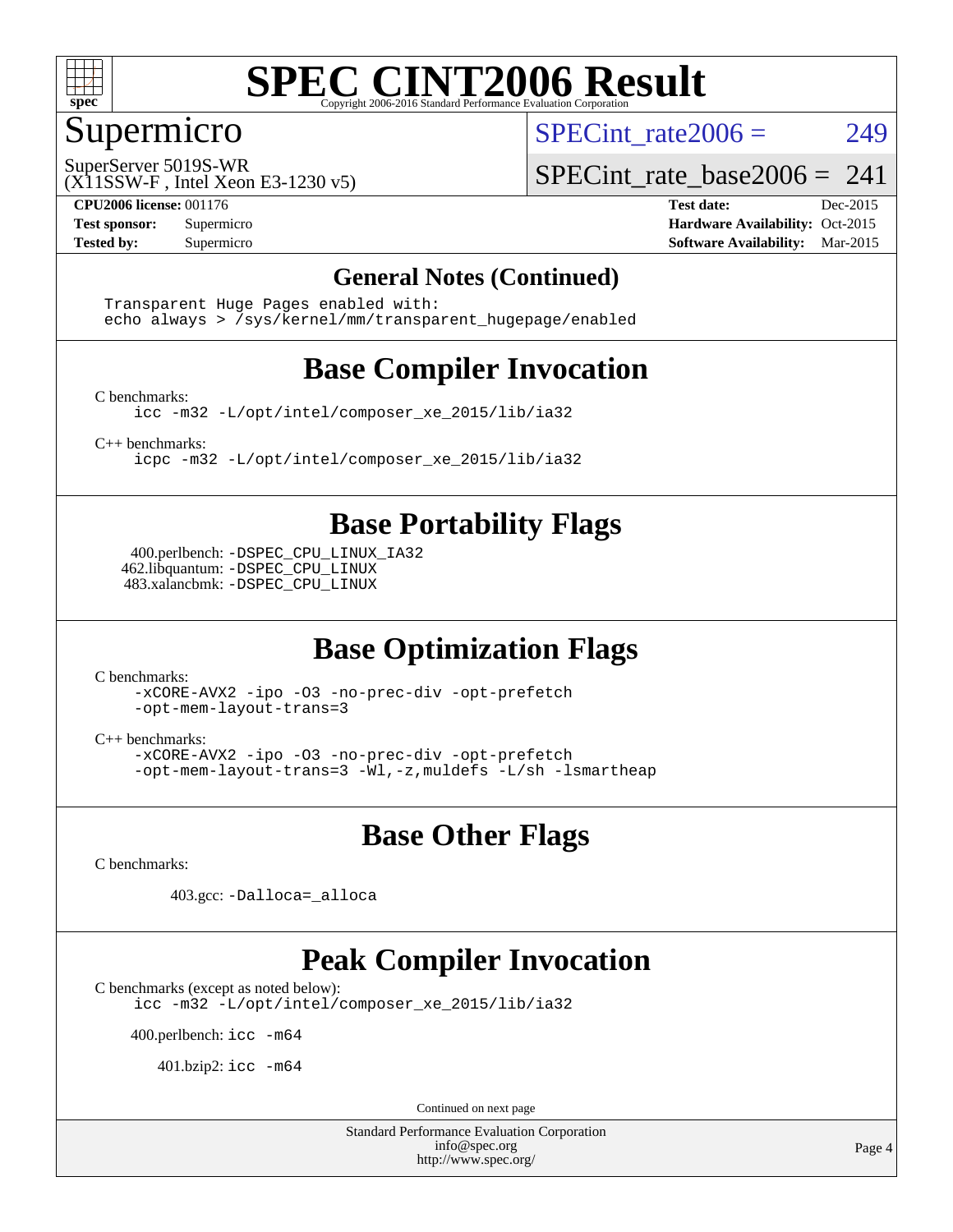

## Supermicro

SPECint rate $2006 = 249$ 

(X11SSW-F , Intel Xeon E3-1230 v5) SuperServer 5019S-WR

SPECint rate base2006 =  $241$ 

**[CPU2006 license:](http://www.spec.org/auto/cpu2006/Docs/result-fields.html#CPU2006license)** 001176 **[Test date:](http://www.spec.org/auto/cpu2006/Docs/result-fields.html#Testdate)** Dec-2015 **[Test sponsor:](http://www.spec.org/auto/cpu2006/Docs/result-fields.html#Testsponsor)** Supermicro **[Hardware Availability:](http://www.spec.org/auto/cpu2006/Docs/result-fields.html#HardwareAvailability)** Oct-2015 **[Tested by:](http://www.spec.org/auto/cpu2006/Docs/result-fields.html#Testedby)** Supermicro **Supermicro [Software Availability:](http://www.spec.org/auto/cpu2006/Docs/result-fields.html#SoftwareAvailability)** Mar-2015

# **[Peak Compiler Invocation \(Continued\)](http://www.spec.org/auto/cpu2006/Docs/result-fields.html#PeakCompilerInvocation)**

456.hmmer: [icc -m64](http://www.spec.org/cpu2006/results/res2016q1/cpu2006-20151217-38472.flags.html#user_peakCCLD456_hmmer_intel_icc_64bit_bda6cc9af1fdbb0edc3795bac97ada53)

458.sjeng: [icc -m64](http://www.spec.org/cpu2006/results/res2016q1/cpu2006-20151217-38472.flags.html#user_peakCCLD458_sjeng_intel_icc_64bit_bda6cc9af1fdbb0edc3795bac97ada53)

[C++ benchmarks:](http://www.spec.org/auto/cpu2006/Docs/result-fields.html#CXXbenchmarks)

[icpc -m32 -L/opt/intel/composer\\_xe\\_2015/lib/ia32](http://www.spec.org/cpu2006/results/res2016q1/cpu2006-20151217-38472.flags.html#user_CXXpeak_intel_icpc_c2c99686a1a582c3e0de0b4806b02cea)

### **[Peak Portability Flags](http://www.spec.org/auto/cpu2006/Docs/result-fields.html#PeakPortabilityFlags)**

 400.perlbench: [-DSPEC\\_CPU\\_LP64](http://www.spec.org/cpu2006/results/res2016q1/cpu2006-20151217-38472.flags.html#b400.perlbench_peakCPORTABILITY_DSPEC_CPU_LP64) [-DSPEC\\_CPU\\_LINUX\\_X64](http://www.spec.org/cpu2006/results/res2016q1/cpu2006-20151217-38472.flags.html#b400.perlbench_peakCPORTABILITY_DSPEC_CPU_LINUX_X64) 401.bzip2: [-DSPEC\\_CPU\\_LP64](http://www.spec.org/cpu2006/results/res2016q1/cpu2006-20151217-38472.flags.html#suite_peakCPORTABILITY401_bzip2_DSPEC_CPU_LP64) 456.hmmer: [-DSPEC\\_CPU\\_LP64](http://www.spec.org/cpu2006/results/res2016q1/cpu2006-20151217-38472.flags.html#suite_peakCPORTABILITY456_hmmer_DSPEC_CPU_LP64) 458.sjeng: [-DSPEC\\_CPU\\_LP64](http://www.spec.org/cpu2006/results/res2016q1/cpu2006-20151217-38472.flags.html#suite_peakCPORTABILITY458_sjeng_DSPEC_CPU_LP64) 462.libquantum: [-DSPEC\\_CPU\\_LINUX](http://www.spec.org/cpu2006/results/res2016q1/cpu2006-20151217-38472.flags.html#b462.libquantum_peakCPORTABILITY_DSPEC_CPU_LINUX) 483.xalancbmk: [-DSPEC\\_CPU\\_LINUX](http://www.spec.org/cpu2006/results/res2016q1/cpu2006-20151217-38472.flags.html#b483.xalancbmk_peakCXXPORTABILITY_DSPEC_CPU_LINUX)

# **[Peak Optimization Flags](http://www.spec.org/auto/cpu2006/Docs/result-fields.html#PeakOptimizationFlags)**

[C benchmarks](http://www.spec.org/auto/cpu2006/Docs/result-fields.html#Cbenchmarks):

Standard Performance Evaluation Corporation [info@spec.org](mailto:info@spec.org) 400.perlbench: [-xCORE-AVX2](http://www.spec.org/cpu2006/results/res2016q1/cpu2006-20151217-38472.flags.html#user_peakPASS2_CFLAGSPASS2_LDCFLAGS400_perlbench_f-xAVX2_5f5fc0cbe2c9f62c816d3e45806c70d7)(pass 2) [-prof-gen](http://www.spec.org/cpu2006/results/res2016q1/cpu2006-20151217-38472.flags.html#user_peakPASS1_CFLAGSPASS1_LDCFLAGS400_perlbench_prof_gen_e43856698f6ca7b7e442dfd80e94a8fc)(pass 1) [-ipo](http://www.spec.org/cpu2006/results/res2016q1/cpu2006-20151217-38472.flags.html#user_peakPASS2_CFLAGSPASS2_LDCFLAGS400_perlbench_f-ipo)(pass 2) [-O3](http://www.spec.org/cpu2006/results/res2016q1/cpu2006-20151217-38472.flags.html#user_peakPASS2_CFLAGSPASS2_LDCFLAGS400_perlbench_f-O3)(pass 2) [-no-prec-div](http://www.spec.org/cpu2006/results/res2016q1/cpu2006-20151217-38472.flags.html#user_peakPASS2_CFLAGSPASS2_LDCFLAGS400_perlbench_f-no-prec-div)(pass 2) [-prof-use](http://www.spec.org/cpu2006/results/res2016q1/cpu2006-20151217-38472.flags.html#user_peakPASS2_CFLAGSPASS2_LDCFLAGS400_perlbench_prof_use_bccf7792157ff70d64e32fe3e1250b55)(pass 2) [-auto-ilp32](http://www.spec.org/cpu2006/results/res2016q1/cpu2006-20151217-38472.flags.html#user_peakCOPTIMIZE400_perlbench_f-auto-ilp32) 401.bzip2: [-xCORE-AVX2](http://www.spec.org/cpu2006/results/res2016q1/cpu2006-20151217-38472.flags.html#user_peakPASS2_CFLAGSPASS2_LDCFLAGS401_bzip2_f-xAVX2_5f5fc0cbe2c9f62c816d3e45806c70d7)(pass 2) [-prof-gen](http://www.spec.org/cpu2006/results/res2016q1/cpu2006-20151217-38472.flags.html#user_peakPASS1_CFLAGSPASS1_LDCFLAGS401_bzip2_prof_gen_e43856698f6ca7b7e442dfd80e94a8fc)(pass 1) [-ipo](http://www.spec.org/cpu2006/results/res2016q1/cpu2006-20151217-38472.flags.html#user_peakPASS2_CFLAGSPASS2_LDCFLAGS401_bzip2_f-ipo)(pass 2) [-O3](http://www.spec.org/cpu2006/results/res2016q1/cpu2006-20151217-38472.flags.html#user_peakPASS2_CFLAGSPASS2_LDCFLAGS401_bzip2_f-O3)(pass 2) [-no-prec-div](http://www.spec.org/cpu2006/results/res2016q1/cpu2006-20151217-38472.flags.html#user_peakPASS2_CFLAGSPASS2_LDCFLAGS401_bzip2_f-no-prec-div)(pass 2) [-prof-use](http://www.spec.org/cpu2006/results/res2016q1/cpu2006-20151217-38472.flags.html#user_peakPASS2_CFLAGSPASS2_LDCFLAGS401_bzip2_prof_use_bccf7792157ff70d64e32fe3e1250b55)(pass 2) [-opt-prefetch](http://www.spec.org/cpu2006/results/res2016q1/cpu2006-20151217-38472.flags.html#user_peakCOPTIMIZE401_bzip2_f-opt-prefetch) [-auto-ilp32](http://www.spec.org/cpu2006/results/res2016q1/cpu2006-20151217-38472.flags.html#user_peakCOPTIMIZE401_bzip2_f-auto-ilp32) [-ansi-alias](http://www.spec.org/cpu2006/results/res2016q1/cpu2006-20151217-38472.flags.html#user_peakCOPTIMIZE401_bzip2_f-ansi-alias) 403.gcc: [-xCORE-AVX2](http://www.spec.org/cpu2006/results/res2016q1/cpu2006-20151217-38472.flags.html#user_peakCOPTIMIZE403_gcc_f-xAVX2_5f5fc0cbe2c9f62c816d3e45806c70d7) [-ipo](http://www.spec.org/cpu2006/results/res2016q1/cpu2006-20151217-38472.flags.html#user_peakCOPTIMIZE403_gcc_f-ipo) [-O3](http://www.spec.org/cpu2006/results/res2016q1/cpu2006-20151217-38472.flags.html#user_peakCOPTIMIZE403_gcc_f-O3) [-no-prec-div](http://www.spec.org/cpu2006/results/res2016q1/cpu2006-20151217-38472.flags.html#user_peakCOPTIMIZE403_gcc_f-no-prec-div)  $429$ .mcf: basepeak = yes 445.gobmk: [-xCORE-AVX2](http://www.spec.org/cpu2006/results/res2016q1/cpu2006-20151217-38472.flags.html#user_peakPASS2_CFLAGSPASS2_LDCFLAGS445_gobmk_f-xAVX2_5f5fc0cbe2c9f62c816d3e45806c70d7)(pass 2) [-prof-gen](http://www.spec.org/cpu2006/results/res2016q1/cpu2006-20151217-38472.flags.html#user_peakPASS1_CFLAGSPASS1_LDCFLAGS445_gobmk_prof_gen_e43856698f6ca7b7e442dfd80e94a8fc)(pass 1) [-prof-use](http://www.spec.org/cpu2006/results/res2016q1/cpu2006-20151217-38472.flags.html#user_peakPASS2_CFLAGSPASS2_LDCFLAGS445_gobmk_prof_use_bccf7792157ff70d64e32fe3e1250b55)(pass 2) [-ansi-alias](http://www.spec.org/cpu2006/results/res2016q1/cpu2006-20151217-38472.flags.html#user_peakCOPTIMIZE445_gobmk_f-ansi-alias) [-opt-mem-layout-trans=3](http://www.spec.org/cpu2006/results/res2016q1/cpu2006-20151217-38472.flags.html#user_peakCOPTIMIZE445_gobmk_f-opt-mem-layout-trans_a7b82ad4bd7abf52556d4961a2ae94d5) 456.hmmer: [-xCORE-AVX2](http://www.spec.org/cpu2006/results/res2016q1/cpu2006-20151217-38472.flags.html#user_peakCOPTIMIZE456_hmmer_f-xAVX2_5f5fc0cbe2c9f62c816d3e45806c70d7) [-ipo](http://www.spec.org/cpu2006/results/res2016q1/cpu2006-20151217-38472.flags.html#user_peakCOPTIMIZE456_hmmer_f-ipo) [-O3](http://www.spec.org/cpu2006/results/res2016q1/cpu2006-20151217-38472.flags.html#user_peakCOPTIMIZE456_hmmer_f-O3) [-no-prec-div](http://www.spec.org/cpu2006/results/res2016q1/cpu2006-20151217-38472.flags.html#user_peakCOPTIMIZE456_hmmer_f-no-prec-div) [-unroll2](http://www.spec.org/cpu2006/results/res2016q1/cpu2006-20151217-38472.flags.html#user_peakCOPTIMIZE456_hmmer_f-unroll_784dae83bebfb236979b41d2422d7ec2) [-auto-ilp32](http://www.spec.org/cpu2006/results/res2016q1/cpu2006-20151217-38472.flags.html#user_peakCOPTIMIZE456_hmmer_f-auto-ilp32) 458.sjeng: [-xCORE-AVX2](http://www.spec.org/cpu2006/results/res2016q1/cpu2006-20151217-38472.flags.html#user_peakPASS2_CFLAGSPASS2_LDCFLAGS458_sjeng_f-xAVX2_5f5fc0cbe2c9f62c816d3e45806c70d7)(pass 2) [-prof-gen](http://www.spec.org/cpu2006/results/res2016q1/cpu2006-20151217-38472.flags.html#user_peakPASS1_CFLAGSPASS1_LDCFLAGS458_sjeng_prof_gen_e43856698f6ca7b7e442dfd80e94a8fc)(pass 1) [-ipo](http://www.spec.org/cpu2006/results/res2016q1/cpu2006-20151217-38472.flags.html#user_peakPASS2_CFLAGSPASS2_LDCFLAGS458_sjeng_f-ipo)(pass 2) [-O3](http://www.spec.org/cpu2006/results/res2016q1/cpu2006-20151217-38472.flags.html#user_peakPASS2_CFLAGSPASS2_LDCFLAGS458_sjeng_f-O3)(pass 2) [-no-prec-div](http://www.spec.org/cpu2006/results/res2016q1/cpu2006-20151217-38472.flags.html#user_peakPASS2_CFLAGSPASS2_LDCFLAGS458_sjeng_f-no-prec-div)(pass 2) [-prof-use](http://www.spec.org/cpu2006/results/res2016q1/cpu2006-20151217-38472.flags.html#user_peakPASS2_CFLAGSPASS2_LDCFLAGS458_sjeng_prof_use_bccf7792157ff70d64e32fe3e1250b55)(pass 2) [-unroll4](http://www.spec.org/cpu2006/results/res2016q1/cpu2006-20151217-38472.flags.html#user_peakCOPTIMIZE458_sjeng_f-unroll_4e5e4ed65b7fd20bdcd365bec371b81f) [-auto-ilp32](http://www.spec.org/cpu2006/results/res2016q1/cpu2006-20151217-38472.flags.html#user_peakCOPTIMIZE458_sjeng_f-auto-ilp32)  $462$ .libquantum: basepeak = yes 464.h264ref: [-xCORE-AVX2](http://www.spec.org/cpu2006/results/res2016q1/cpu2006-20151217-38472.flags.html#user_peakPASS2_CFLAGSPASS2_LDCFLAGS464_h264ref_f-xAVX2_5f5fc0cbe2c9f62c816d3e45806c70d7)(pass 2) [-prof-gen](http://www.spec.org/cpu2006/results/res2016q1/cpu2006-20151217-38472.flags.html#user_peakPASS1_CFLAGSPASS1_LDCFLAGS464_h264ref_prof_gen_e43856698f6ca7b7e442dfd80e94a8fc)(pass 1) [-ipo](http://www.spec.org/cpu2006/results/res2016q1/cpu2006-20151217-38472.flags.html#user_peakPASS2_CFLAGSPASS2_LDCFLAGS464_h264ref_f-ipo)(pass 2) [-O3](http://www.spec.org/cpu2006/results/res2016q1/cpu2006-20151217-38472.flags.html#user_peakPASS2_CFLAGSPASS2_LDCFLAGS464_h264ref_f-O3)(pass 2) [-no-prec-div](http://www.spec.org/cpu2006/results/res2016q1/cpu2006-20151217-38472.flags.html#user_peakPASS2_CFLAGSPASS2_LDCFLAGS464_h264ref_f-no-prec-div)(pass 2) [-prof-use](http://www.spec.org/cpu2006/results/res2016q1/cpu2006-20151217-38472.flags.html#user_peakPASS2_CFLAGSPASS2_LDCFLAGS464_h264ref_prof_use_bccf7792157ff70d64e32fe3e1250b55)(pass 2) [-unroll2](http://www.spec.org/cpu2006/results/res2016q1/cpu2006-20151217-38472.flags.html#user_peakCOPTIMIZE464_h264ref_f-unroll_784dae83bebfb236979b41d2422d7ec2) [-ansi-alias](http://www.spec.org/cpu2006/results/res2016q1/cpu2006-20151217-38472.flags.html#user_peakCOPTIMIZE464_h264ref_f-ansi-alias) Continued on next page

<http://www.spec.org/>